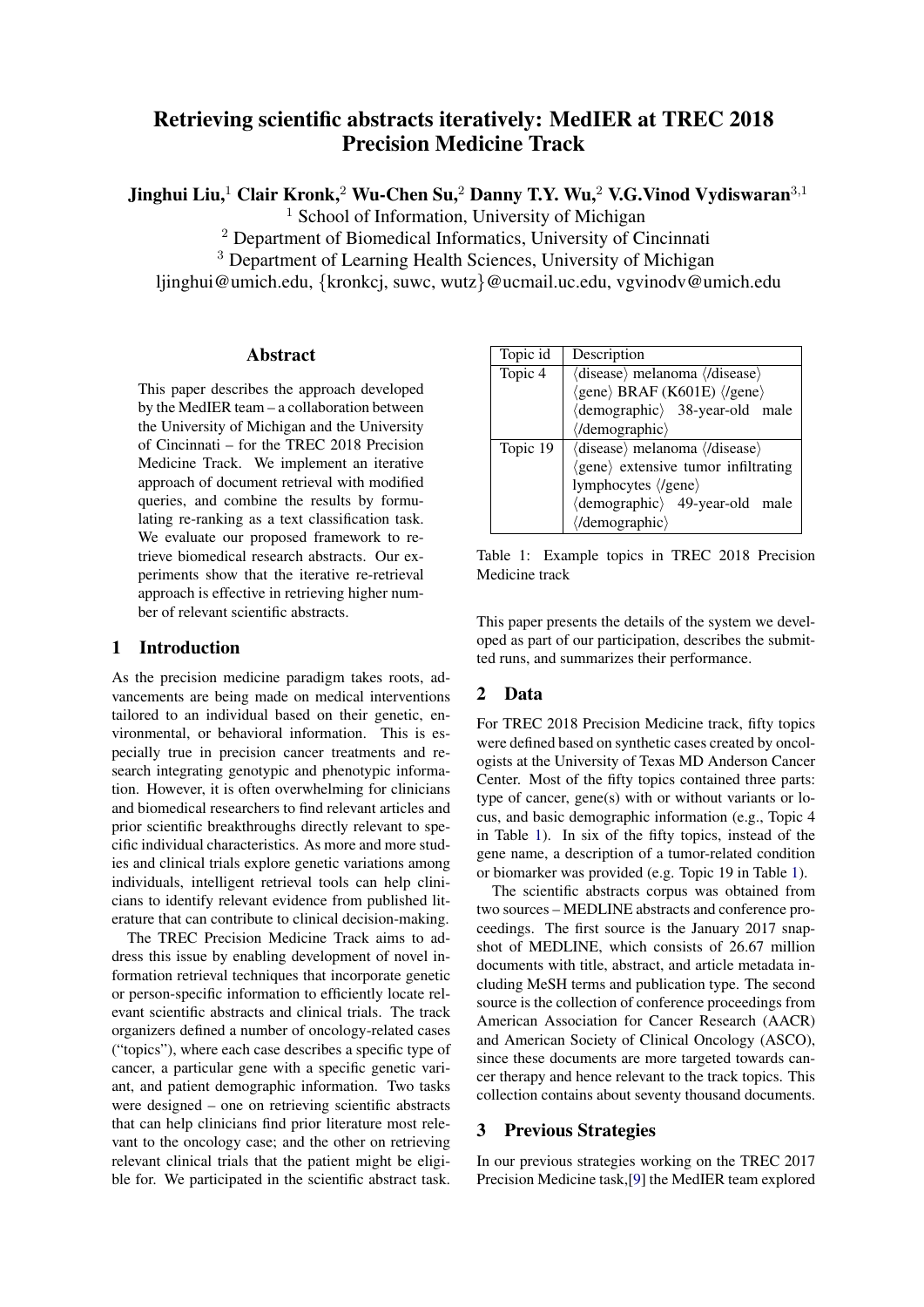the effectiveness of the query expansion and other strategies to leverage medical ontologies. The expansion strategy included four components: (a) identifying synonyms from the NCBI database [\[8\]](#page-4-1), (b) pruning the expanded gene names based on inclusion information, provided by NCBI, on genes and associated PubMed articles, (c) finding common synonyms for diseases, based on MeSH terms [\[6\]](#page-4-2), and (d) querying a MeSH identifier index to retrieve additional documents. In addition to these components, we also tried other approaches for the topic expansion, such as expanding gene variations with protein identifiers and enriching disease terms using UMLS [\[1\]](#page-3-0) and SNOMED CT [\[4\]](#page-4-3).

However, these strategies showed limited effect. For query expansion, we suspect that, despite being useful in cases like handling typographic variations, such as adding "K-ras" to "Kras", the expansion introduces noisy terms that affect the quality and ranking of retrieved documents by creating verbose queries that drift from the desired topic. Also, certain expansion terms, especially genes, do not appear in human-related context and are not helpful in improving the quality of retrieved documents.

### 4 Current System

The system we developed for this year's participation, summarized in Figure [1,](#page-1-0) was based on iterative cycles of query generation and document re-ranking. Different from our previous strategies that mainly focused on query expansion, the current system enabled us to explore a structured retrieval strategy based on minimal query modification, and the use of machine learning for re-ranking. Overall, the system is composed of three processing steps  $-$  (a) query generation and initial retrieval, (b) query modification and retrieval with re-ranking, and (c) iterative re-retrieval. The following subsections describe these steps in detail.

### 4.1 Indexing

For both MEDLINE abstracts and AACR/ASCO conference proceedings, we indexed the article ID, title, and abstract text using Apache Solr 7.4.0 with default settings for tokenization and stopword removal. This produces a combined index of 26,739,419 documents.

Since the Precision Medicine track focuses on individual (human) characteristics, biomedical papers focusing on animal models or non-clinical topics were considered less relevant. To identify papers belonging to these two categories, we ran a concept annotator system, called PubTator,[\[5\]](#page-4-4) over MEDLINE abstracts. PubTator outputs the entity type, nomenclature, and taxonomy ID of entities (e.g. humans, animals, etc.) mentioned in the given input text. For each scientific abstract, the PubTator output fields were indexed into a separate, second index. The index enabled us to check for the presence or absence of the human taxonomy ID tags as a filter and ensure that retrieved documents are restricted to human studies.



<span id="page-1-0"></span>Figure 1: Schematic diagram of the current system

#### <span id="page-1-1"></span>4.2 Topic parsing and query generation

In the current system, topics were analyzed and parsed into groups of terms before building queries over them. We focused on the gene and disease fields in a topic. We parsed the disease field into individual terms, and the gene field into genes and variants. For example, the disease field string "thyroid cancer" was split into "thyroid" and "cancer", and the gene field string "BRAF (K601E)" was parsed as "BRAF" as a gene name and "K601E" as a variant. For the six topics that included biomarkers instead of gene information, we ran a partof-speech tagger to find nouns and adjectives, which were then treated as parsed "genes" and "variants" respectively. For example, for Topic 19 in Table [1,](#page-0-0) the parsed "genes" are "tumor" and "lymphocytes", and the parsed "variants" are "extensive" and "infiltrating". These parsed topics were then used to generate queries.

For each topic, a boolean search query was constructed by including the terms from the parsed topic,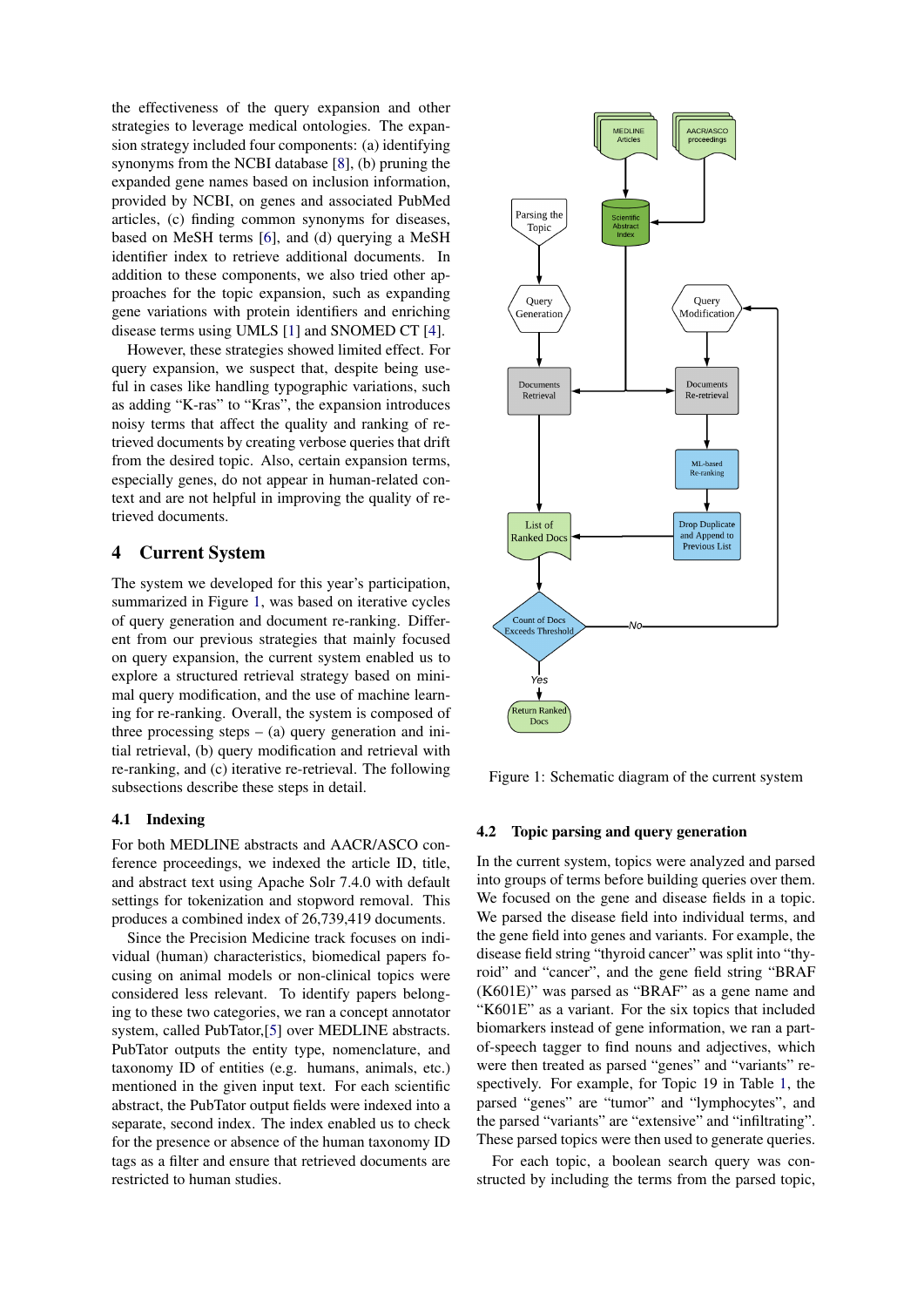| Types of        | Ex. (disease)thyroid cancer (/disease)                         |
|-----------------|----------------------------------------------------------------|
| specificity     | $\langle$ gene $\rangle$ BRAF (V600R) $\langle$ gene $\rangle$ |
| Strict match    | +(thyroid cancer) +BRAF +V600R                                 |
| Relaxed variant | +(thyroid cancer) +BRAF V600R                                  |
| Relaxed phrase  | +thyroid +cancer +BRAF V600R                                   |
| Relaxed disease | +thyroid cancer +BRAF V600R                                    |
| Lenient match   | thyroid cancer BRAF V600R                                      |

<span id="page-2-0"></span>Table 2: Example of the five types of query built from parsed topic

by specifying whether a term match should be "strict" (i.e. the term must match) or "relaxed" (i.e. the term may or may not match). The following scenario describes when a query needs modification and how it is done. Every time a query is used to retrieve a set of documents, the system will check whether it is "satisfied" with these documents and decide whether to return the set as the final output or to retrieve an additional set. If an additional set of documents needs to be retrieved, the previous query is modified accordingly. In the current system, the count of documents in the set is compared against an empirically selected threshold as a naïve measure of "satisfaction". Consequently, the query is modified mainly by relaxing the term specificity and making it lenient so that more documents can be retrieved. For example, given Topic 4 (see Table [1\)](#page-0-0), the initial query that aims to strictly match all disease and gene terms in a boolean query format will be "+melanoma +BRAF +K601E". By relaxing the "variant" to retrieve more documents, the query will be modified as "+melanoma +BRAF K601E". The current system has five types of query built from the parsed topic, and they are summarized in Table [2.](#page-2-0)

In addition to the iterative cycles of query generation and modification, some optional terms are added to give higher scores to documents related to clinical intervention. Words including "treatment" and "patient" are appended to the query as selected terms. Since these terms are optional in the boolean query, we may still retrieve documents that do not mention these terms explicitly and that focus on animal experiment, which is less likely to affect the overall retrieval quality.

#### 4.3 Document retrieval and re-ranking

With the set of query types described in Sec. [4.2,](#page-1-1) documents are retrieved in an iterative fashion as shown in Fig. [1.](#page-1-0) The initial query generated from the parsed topic is a strict match of all terms and phrases. This query is used to retrieve an initial set of documents, and its count is recorded and compared against a set threshold. In our current set, we set the threshold as 500. If the number of retrieved documents exceed the threshold, the system regards the initial query as being specific and informative enough for the processing of the topic to rely solely on the retrieval algorithm. Therefore, these initial documents are returned as the final ranked list. If the number of retrieved results is lower than the threshold, the system proceeds with the modified query and retrieves an additional set of documents. These documents are re-ranked and merged with the previous result list.

In the current implementation, we treat the reranking step as a text classification task. For training the re-ranking classifier, we use the top ten documents retrieved by the initial query for each topic as the training data, and the current set of retrieved documents as the test data. As described above, the initial query matches the given topic fields most strictly and would lead to the least number of retrieved documents. Further, human-specific studies would rank higher because of the additional terms specifically added to the query. Inspired by the relevance feedback approach, top ten results are regarded as highly relevant. For the test data, or the current set of documents retrieved with a lenient query, documents that already appear in the original set are removed. For the remaining documents, the abstract texts are converted into word matrices with tf-idf weighting. A one-class Support Vector Machine (SVM) model [\[3\]](#page-4-5) is trained on the top ten documents and applied on the remaining documents. If a document is predicted by the classifier as a positive class, it's ranking score is boosted and merged with the overall result set, resulting in a re-ranked list of retrieved documents. This iterative step is repeated until sufficient number of documents have been retrieved. It should be noted that re-ranking is done using the original classifier model (i.e. the classifiers are not re-trained in every iteration).

#### 4.4 Other considerations

In our initial analysis of the retrieved documents, we noticed that the runs using the PubTator index did not perform well, comparatively to just using the primary index. We suspect there are three main reasons for this – including incomplete PubTator database, limited range of taxonomy IDs, and PubTator's inherent deficiency with respect to documents in the corpus. The current version of the annotated PubTator database contains only 21,251,023 MEDLINE abstracts. Further, annotations are not available for any of the conference proceedings, leading to an incomplete index. Further, with respect to the taxonomy ID, we observed that the limited focus on human subjects neglects other relevant animal studies that should be retrieved as they may hold potential benefits / linkages to human studies. Finally, there were some relevant abstracts that did not mention any terms related to human, such as "patients" or "people", which results in the failure of using the taxonomy annotation to decide whether a study is clinically relevant to humans.

#### 4.5 Similarity and Rank Fusion

To formulate different runs for the TREC task, the system is run with different configuration on retrieval models and rank processing. To compare the effec-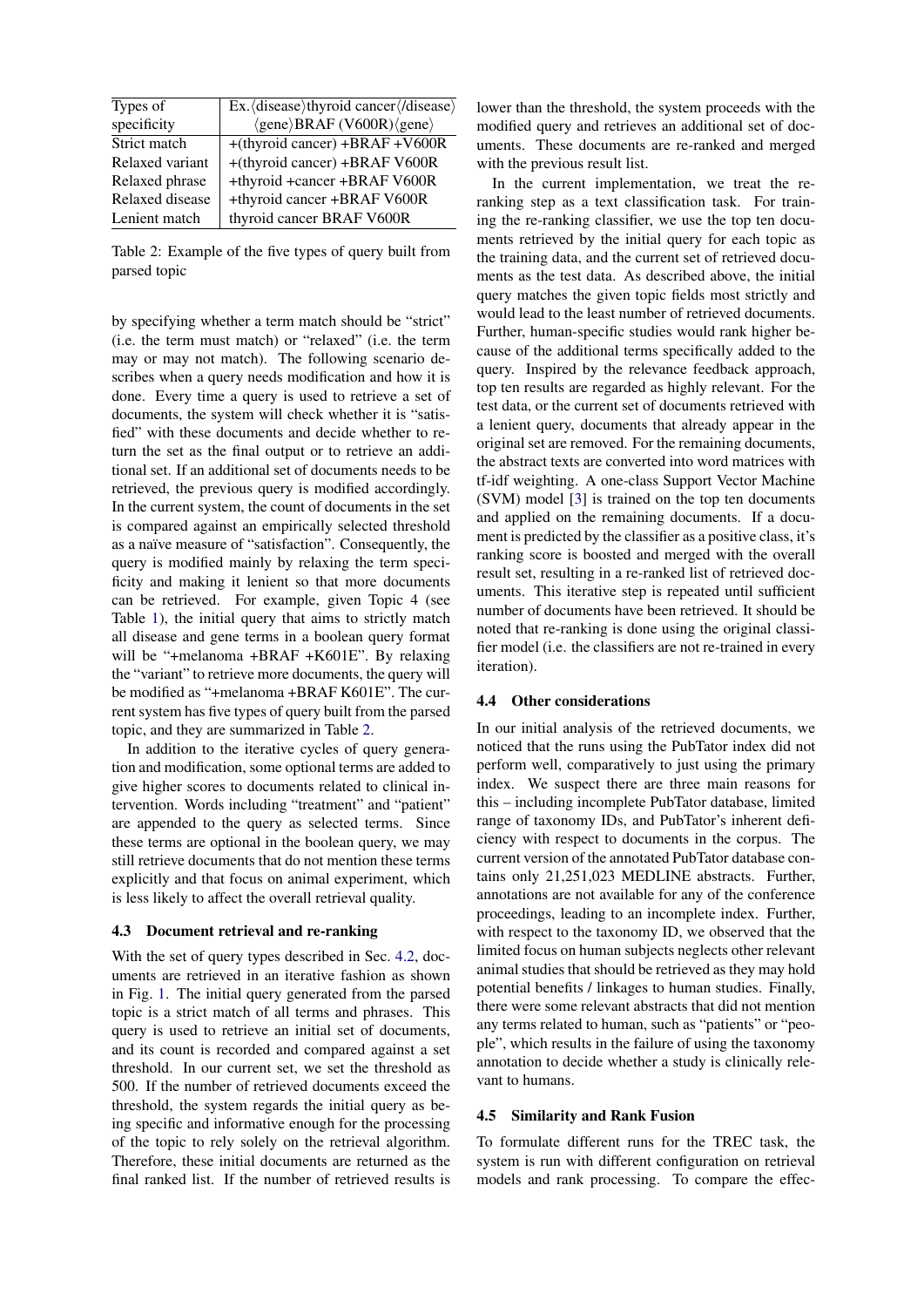| Run ID                                | infNDCG | P@10   | R-prec |
|---------------------------------------|---------|--------|--------|
| MedIER_sa11 (BM25)                    | 0.5491  | 0.6220 | 0.3647 |
| MedIER_sa12 (QL)                      | 0.5329  | 0.5940 | 0.3484 |
| MedIER_sa13 (Fusion of sa11 and sa12) | 0.5515  | 0.6140 | 0.3684 |
| MedIER_sa14 (BM25+re-ranking)         | 0.5449  | 0.6200 | 0.3642 |
| MedIER_sa15 (QL+re-ranking)           | 0.5432  | 0.5960 | 0.3497 |
| Best score                            | 0.5621  | 0.7060 | 0.3684 |

<span id="page-3-2"></span>Table 3: Average performance on the three evaluation metrics over 50 topics

tiveness and performance of the iterative retrieval approach, we designed runs with or without re-ranking using two different retrieval algorithms: BM25 [\[7\]](#page-4-6) and Query Likelihood (QL) [\[10\]](#page-4-7). We used Reciprocal Rank Fusion to merge results from different queries. Reciprocal Rank Fusion (RRF) has been shown to be effective in improving ranking quality [\[2\]](#page-4-8). We combined the two lists of documents produced by the system using the two retrieval models without re-ranking. Sec. [5](#page-3-1) describes the submitted runs in more detail.

# <span id="page-3-1"></span>5 Submitted Runs

Five runs were submitted to explore whether the standalone iterative approach is effective and whether reranking can contribute to the performance of the system. These runs were:

- MedIER\_sa11: This run is based on iterative looping using BM25 retrieval model to produce the ranked lists.
- MedIER\_sa12: This run is based on iterative looping using Query Likelihood model to produce the ranked lists.
- MedIER\_sa13: This run is the fusion of the previous two runs based on the iterative looping using either BM25 or QL retrieval model to generate the ranked lists.
- MedIER sa14: This run is based on the iterative looping with machine learning re-ranking and BM25 retrieval model to produce ranked lists.
- MedIER\_sa15: This run is based on the iterative looping with machine learning re-ranking and QL model to produce ranked lists.

# 6 Results

For the scientific abstracts task, three evaluation metrics are reported on the overall performance: the inferred NDCG (infNDCG), Precision@10 (P@10), and R-Precision (R-prec). Table [3](#page-3-2) summarizes the performance of our submitted runs. We note that the top performances of the three metrics fall into two runs. The MEDIER sa13 run obtains the highest score for both inferred NDCG and R-Precision measures, suggesting the effectiveness of the iterative looping approach using different similarity algorithms. Also, comparing runs with or without re-ranking, it can be seen that the success of the technique is correlated to the use of similarity algorithm. When using Query Likelihood model as the similarity function, re-ranking approach seems to be effective, increasing infNDCG from 0.533 to 0.543. For Precision@10, it can be seen that the run using BM25 algorithms based on the iterative approach (MedIER sa11) obtains the highest score. Slight differences in Precision@10 between runs with or without re-ranking (MedIER sa11 versus MedIER sa14 and MedIER sa12 versus MedIER sa15) should be caused by cases where the top ten documents retrieved by the initial query for training machine learning algorithm are moderately different. This would happen when a topic contains such rare disease or gene descriptions that the initial query is extremely strict and retrieves less than ten documents. It does not seem to be the case for this year's topics. For R-Precision, the rank fusion based approach has the highest score on average and the use of re-ranking almost does not affect the performance measured by R-precision.

# 7 Conclusion

In this paper, we describe a system we developed for participating in the scientific abstracts task of the TREC 2018 Precision Medicine Track. The system is based on an iterative approach of query generation and document re-ranking, and includes three processing steps: i) query generation and initial retrieval, ii) query modification and retrieval with re-ranking, and iii) iterative re-retrieval. Our experiments reveal that both iterative re-retrieval and re-ranking can be useful in improving scientific abstract retrieval. The iterative looping approach was combined with different similarity algorithms, but produced consistent results measured by Precision@10 and R-precision. Re-ranking was found to be effective based on our analysis of inferred NDCG using certain similarity algorithms.

# References

<span id="page-3-0"></span>[1] Olivier Bodenreider. The unified medical language system (umls): integrating biomedical termi